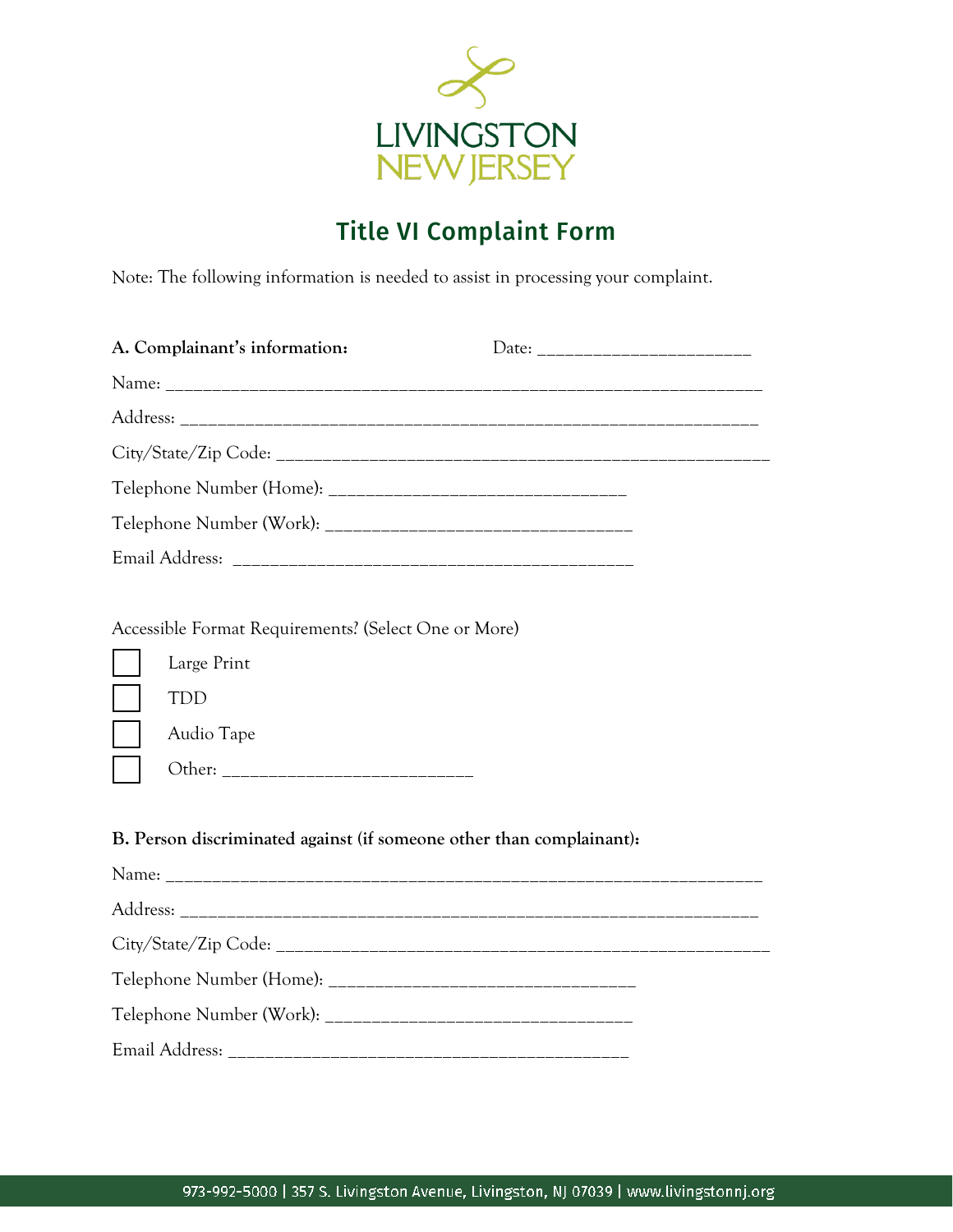Relationship to the person for whom you are complaining: \_\_\_\_\_\_\_\_\_\_\_\_\_\_\_\_\_\_\_\_\_\_\_

Please explain why you have filed for a third party: \_\_\_\_\_\_\_\_\_\_\_\_\_\_\_\_\_\_\_\_\_\_\_\_\_\_\_\_\_

\_\_\_\_\_\_\_\_\_\_\_\_\_\_\_\_\_\_\_\_\_\_\_\_\_\_\_\_\_\_\_\_\_\_\_\_\_\_\_\_\_\_\_\_\_\_\_\_\_\_\_\_\_\_\_\_\_\_\_\_\_\_\_\_\_\_\_\_\_\_\_ \_\_\_\_\_\_\_\_\_\_\_\_\_\_\_\_\_\_\_\_\_\_\_\_\_\_\_\_\_\_\_\_\_\_\_\_\_\_\_\_\_\_\_\_\_\_\_\_\_\_\_\_\_\_\_\_\_\_\_\_\_\_\_\_\_\_\_\_\_\_\_  $\mathcal{L}_\text{max}$ \_\_\_\_\_\_\_\_\_\_\_\_\_\_\_\_\_\_\_\_\_\_\_\_\_\_\_\_\_\_\_\_\_\_\_\_\_\_\_\_\_\_\_\_\_\_\_\_\_\_\_\_\_\_\_\_\_\_\_\_\_\_\_\_\_\_\_\_\_\_\_

Please confirm that you have obtained the permission of the aggrieved party if you are filing on behalf of a third party.

Yes No

## **C. Which of the following best describes the reason you believe the discrimination took place?**

| Race   | Color | National Origin |
|--------|-------|-----------------|
| Other: |       |                 |
|        |       |                 |

**D. On what date(s) did the alleged discrimination take place?**

| Date: |  |
|-------|--|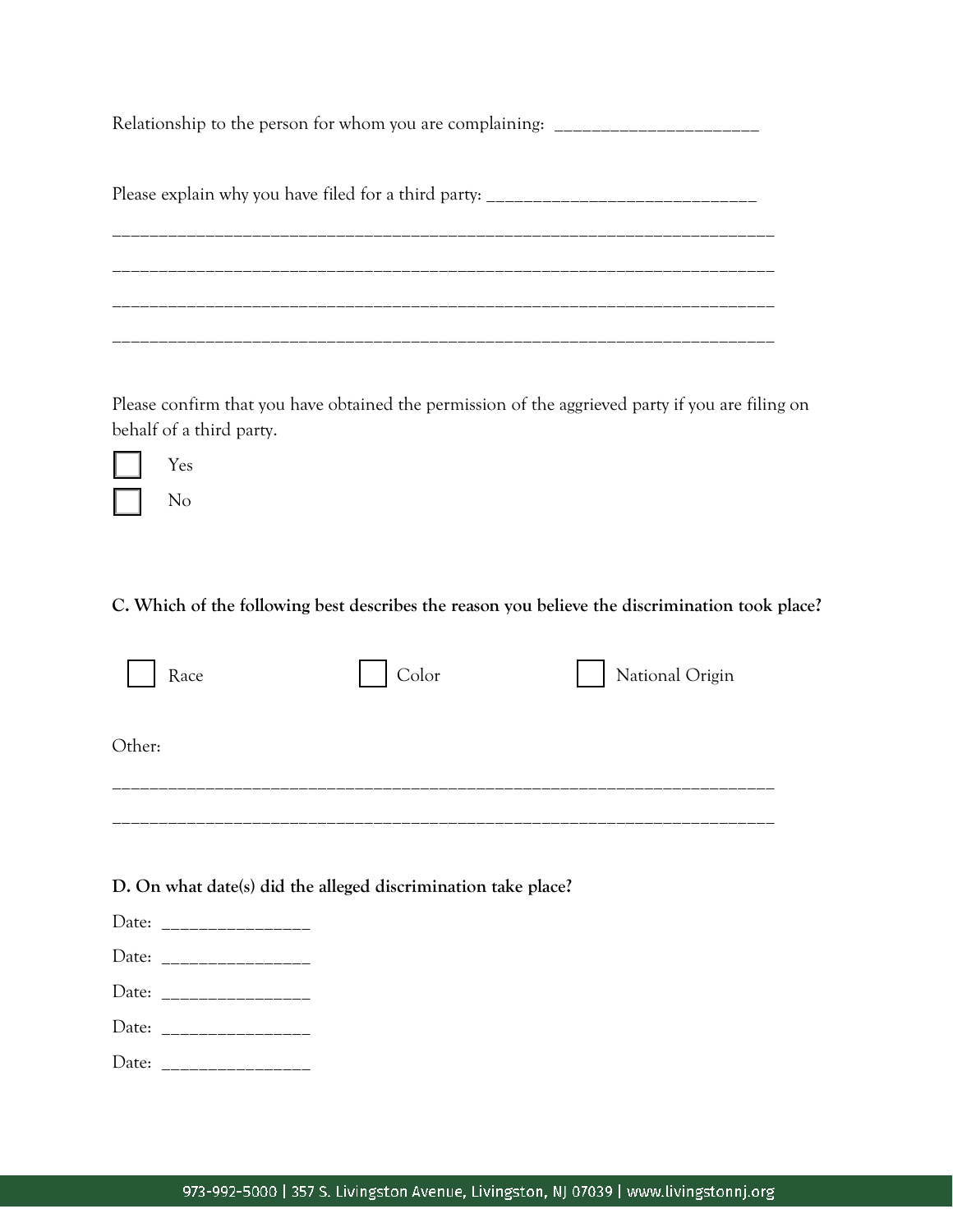Other:

E. Please describe the alleged discrimination. Explain what happened and whom you believe was responsible. Describe all persons who were involved. Include the name and contact information of the person(s) who discriminated against you (if known) as well as names and contact information of any witnesses. If additional space is needed, add a sheet of paper.

F. Have you filed this complaint with any other Federal, State, or local agency, or with any Federal or State court? List all that apply.

| Federal Agency      |  |
|---------------------|--|
| Federal Court       |  |
| <b>State Agency</b> |  |
| <b>State Court</b>  |  |
| Local Agency        |  |